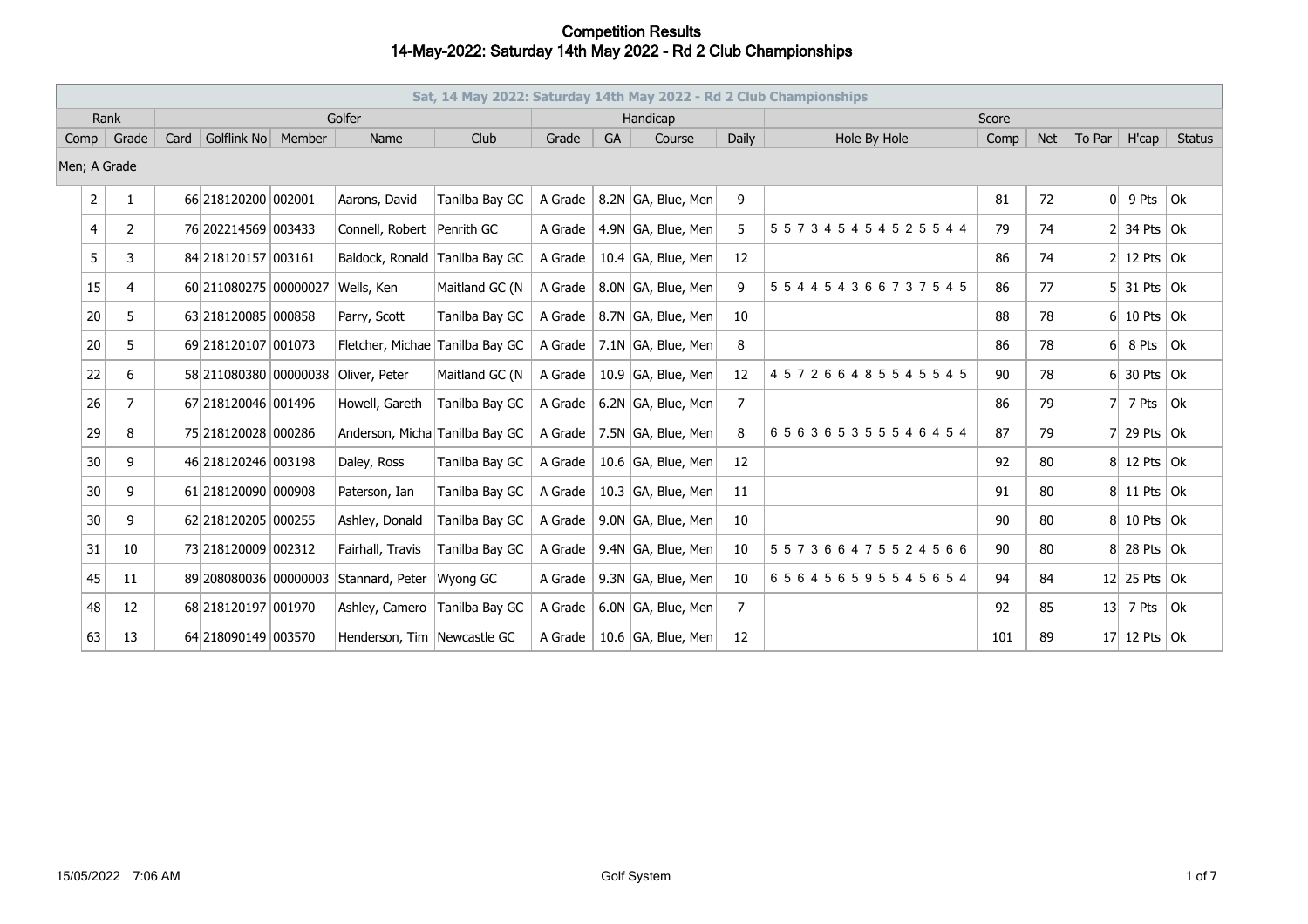|              | Rank |                |                                      |        | Golfer                           |                        |                |    | Handicap               |       | Score                          |      |            |        |                      |               |  |
|--------------|------|----------------|--------------------------------------|--------|----------------------------------|------------------------|----------------|----|------------------------|-------|--------------------------------|------|------------|--------|----------------------|---------------|--|
| Comp         |      | Grade          | Golflink No<br>Card                  | Member | Name                             | Club                   | Grade          | GA | Course                 | Daily | Hole By Hole                   | Comp | <b>Net</b> | To Par | H'cap                | <b>Status</b> |  |
| Men; B Grade |      |                |                                      |        |                                  |                        |                |    |                        |       |                                |      |            |        |                      |               |  |
|              | 7    | 1              | 43 218120249 002763                  |        | Nicoll, Anthony                  | Tanilba Bay GC         | <b>B</b> Grade |    | 15.8 $ GA$ , Blue, Men | 18    | 657454466545557                | 93   | 75         |        | $3 33$ Pts $ 0k$     |               |  |
|              | 9    | 2              | 49 218120259 002159                  |        | Clayton, John                    | Tanilba Bay GC         | <b>B</b> Grade |    | 15.7 $ GA$ , Blue, Men | 17    | 656454375676463                | 92   | 75         |        | $3$ 35 Pts Ok        |               |  |
|              | 14   | 3              | 3218120071 002978                    |        | Richards, Philip                 | Tanilba Bay GC         | <b>B</b> Grade |    | 15.8 $ GA$ , Blue, Men | 18    | 657556455536755                | 95   | 77         |        | $5$ 31 Pts Ok        |               |  |
|              | 19   | 4              | 48 218120336 003365                  |        | Swann, Neil                      | Tanilba Bay GC         | <b>B</b> Grade |    | 14.2 $ GA$ , Blue, Men | 16    | 566566466545745                | 94   | 78         |        | $6$ 30 Pts Ok        |               |  |
|              | 20   | 5              | 55 218120021 000087                  |        | Buman, Heath                     | Tanilba Bay GC         | <b>B</b> Grade |    | 13.2 $ GA$ , Blue, Men | 15    |                                | 93   | 78         |        | $6$ 15 Pts Ok        |               |  |
|              | 20   | 5              | 57 218120181 001812                  |        | Bevz, Oscar                      | Tanilba Bay GC         | <b>B</b> Grade |    | 14.6 GA, Blue, Men     | 16    |                                | 94   | 78         |        | $6$ 16 Pts Ok        |               |  |
|              | 23   | 6              | 56 218120273 003082                  |        | Langdon, Ian                     | Tanilba Bay GC         | <b>B</b> Grade |    | 14.6 GA, Blue, Men     | 16    | 556465465634755                | 94   | 78         | 61     | 30 Pts $\vert$ Ok    |               |  |
|              | 24   | $\overline{7}$ | 91 211080276 00000027                |        | Jones, Brian                     | Maitland GC (N         | <b>B</b> Grade |    | 12.1 $ GA$ , Blue, Men | 13    | 546356365447467                | 91   | 78         |        | $6$ 30 Pts Ok        |               |  |
|              | 25   | 8              | 59 211080274 00000027                |        | Stewart, Richard Maitland GC (N) |                        | <b>B</b> Grade |    | 12.3 $ GA$ , Blue, Men | 14    | 665444275458555                | 92   | 78         |        | $6$ 30 Pts Ok        |               |  |
|              | 32   | 9              | 99 218020850 00000085                |        | Conlon, Kevin                    | Charlestown GC         | <b>B</b> Grade |    | 15.7 GA, Blue, Men     | 17    | 569365565635567                | 97   | 80         |        | 8 29 Pts Ok          |               |  |
|              | 33   | 10             | 97 218020064 00000006 Holliday, Russ |        |                                  | Charlestown GC         | <b>B</b> Grade |    | 15.3 $ GA$ , Blue, Men | 17    | 666375466645556                | 97   | 80         |        | $8$ 28 Pts Ok        |               |  |
|              | 38   | 11             | 50 218120085 000850                  |        | Coote, David                     | Tanilba Bay GC         | <b>B</b> Grade |    | 15.0 $ GA$ , Blue, Men | 17    | 766465579547555                | 99   | 82         |        | $10$ 28 Pts Ok       |               |  |
|              | 42   | 12             | 94 218120243 000678                  |        | Watson, Anthon Tanilba Bay GC    |                        | <b>B</b> Grade |    | 15.3 $ GA$ , Blue, Men | 17    |                                | 100  | 83         |        | 11 17 Pts $ 0k$      |               |  |
|              | 43   | 13             | 41 218120136 002786                  |        | Broadfoot, Allan Tanilba Bay GC  |                        | <b>B</b> Grade |    | 14.6 GA, Blue, Men     | 16    | 556365576557755                | 99   | 83         |        | 11 25 Pts $\vert$ Ok |               |  |
|              | 44   | 14             | 88 211080011 00000001                |        | Hure, Kevin                      | Maitland GC (N         | <b>B</b> Grade |    | 14.4 $ GA$ , Blue, Men | 16    | 668348486556554                | 100  | 84         |        | 12 25 Pts $\vert$ Ok |               |  |
|              | 48   | 15             | 54 218120192 001921                  |        | Wheeler, Jamie                   | Tanilba Bay GC         | <b>B</b> Grade |    | 13.9 $ GA$ , Blue, Men | 15    |                                | 100  | 85         |        | 13 15 Pts $\vert$ Ok |               |  |
|              | 53   | 16             | 93 203080001 00000000                |        | Beaton, Stephen Dunheved GC Lt   |                        | <b>B</b> Grade |    | 14.0 $ GA$ , Blue, Men | 16    | 578545465755486                | 101  | 85         |        | 13 24 Pts $\vert$ Ok |               |  |
|              | 56   | 17             | 1218120199 002408                    |        | Hindman, Matth Tanilba Bay GC    |                        | <b>B</b> Grade |    | 13.7 GA, Blue, Men     | 15    | 656456666956566                | 101  | 86         |        | 14 24 Pts $\vert$ Ok |               |  |
|              | 60   | 18             | 47 218120063 002753                  |        | Moran, Les                       | Tanilba Bay GC         | <b>B</b> Grade |    | 15.6 GA, Blue, Men     | 17    | 5675665106537665               | 105  | 88         |        | 16 22 Pts $\vert$ Ok |               |  |
|              | 70   | 19             | 92 203080404 4046                    |        | Barber, Daniel                   | Dunheved GC Lt B Grade |                |    | 13.9 $ GA$ , Blue, Men | 15    | 6 7 7 5 8 12 3 12 14 5 4 5 7 5 | 119  | 104        |        | 32 21 Pts Ok         |               |  |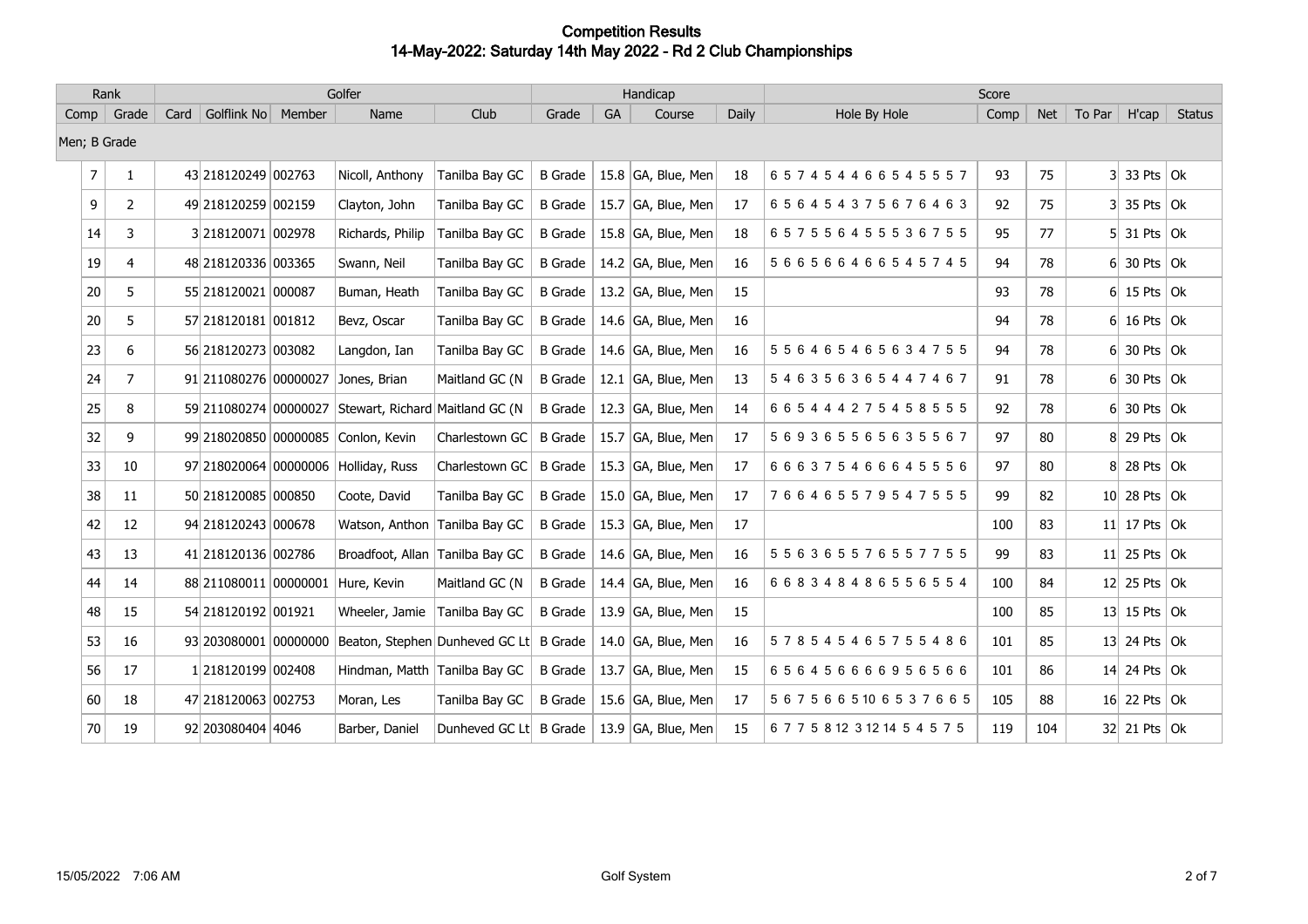|        | Rank           |                                   | Golfer                                 |                |         |           | Handicap               |       |                                | Score |            |                |                             |               |
|--------|----------------|-----------------------------------|----------------------------------------|----------------|---------|-----------|------------------------|-------|--------------------------------|-------|------------|----------------|-----------------------------|---------------|
|        | Comp   Grade   | Golflink No Member<br>Card        | Name                                   | Club           | Grade   | <b>GA</b> | Course                 | Daily | Hole By Hole                   | Comp  | <b>Net</b> | To Par $\vert$ | H'cap                       | <b>Status</b> |
|        | Men; C Grade   |                                   |                                        |                |         |           |                        |       |                                |       |            |                |                             |               |
| 3      | 1              | 32 218120310 003101               | McLeay, Scott                          | Tanilba Bay GC | C Grade |           | 22.3 $ GA, B $ ue, Men | 25    | 676455567465565                | 98    | 73         |                | $1 \vert 35$ Pts $\vert$ Ok |               |
| 5      | $\overline{2}$ | 33 218120162 001626               | Hodges, Jake                           | Tanilba Bay GC | C Grade |           | 23.0 $ GA$ , Blue, Men | 26    |                                | 100   | 74         |                | $2 26$ Pts $ 0k$            |               |
| 8      | 3              | 24 218120110 001101               | Hughes, Dean                           | Tanilba Bay GC | C Grade |           | 21.4 $ GA$ , Blue, Men | 24    | 767355566626656                | 99    | 75         |                | $3$ 33 Pts Ok               |               |
| $10\,$ | 4              | 45 218120050 000980               | Kalie, Ross                            | Tanilba Bay GC | C Grade |           | 21.1 $ GA$ , Blue, Men | 23    |                                | 99    | 76         |                | 4 23 Pts $\vert$ Ok         |               |
| 11     | 5              | 35 218120087 000870               | Nelson, Robert                         | Tanilba Bay GC | C Grade |           | 21.9 GA, Blue, Men     | 24    | 4 6 7 5 5 7 4 10 6 4 5 7 6 6 5 | 101   | 77         |                | $5$ 33 Pts Ok               |               |
| 13     | 6              | 5 218120021 001458                | Brown, Richard                         | Tanilba Bay GC | C Grade |           | 20.9 GA, Blue, Men     | 23    | 666376476545667                | 100   | 77         |                | $5$ 31 Pts   Ok             |               |
| 17     | $\overline{7}$ | 23 218120198 001982               | McDevitt, Denni                        | Tanilba Bay GC | C Grade |           | 21.3 GA, Blue, Men     | 24    | 758398494645545                | 102   | 78         |                | $6$ 32 Pts Ok               |               |
| 18     | 8              | 30 218120260 001453               | Jamieson, David Tanilba Bay GC         |                | C Grade |           | 18.1 $ GA$ , Blue, Men | 20    | 457478476644854                | 98    | 78         |                | $6$ 31 Pts Ok               |               |
| $20\,$ | 9              | 85 218120301 003013               | Cottrell, Brian                        | Tanilba Bay GC | C Grade |           | 20.0 GA, Blue, Men     | 22    |                                | 100   | 78         |                | $6$ 22 Pts Ok               |               |
| 27     | 10             | 37 218120113 000615               | Osborne, Willia                        | Tanilba Bay GC | C Grade |           | $21.5$ GA, Blue, Men   | 24    | 778365386647746                | 103   | 79         |                | $7$ 29 Pts Ok               |               |
| 34     | 11             | 7 218120125 000058                | Porter, Bryan                          | Tanilba Bay GC | C Grade |           | 23.4 $ GA$ , Blue, Men | 26    | 667376466738865                | 106   | 80         |                | 8 28 Pts Ok                 |               |
| 35     | 12             | 87 218120022 002422               | Burkett, Andrew Tanilba Bay GC         |                | C Grade |           | 23.2 GA, Blue, Men     | 26    |                                | 107   | 81         |                | $9$ 26 Pts Ok               |               |
| 36     | 13             | 34 218120351 003513               | Williams, Michae Tanilba Bay GC        |                | C Grade |           | 18.5 $ GA, B $ ue, Men | 21    | 658366387657545                | 102   | 81         |                | $9$ 27 Pts $\vert$ Ok       |               |
| 37     | 14             | 36 218120335 003355               | Treharne, Larry                        | Tanilba Bay GC | C Grade |           | 20.5 GA, Blue, Men     | 23    | 866466465645855                | 104   | 81         |                | $9$ 29 Pts Ok               |               |
| 40     | 15             | 65 218120169 001695               | Patterson, Keith Tanilba Bay GC        |                | C Grade |           | 18.4 GA, Blue, Men     | 20    | 6565555667107655               | 102   | 82         |                | 10 30 Pts   Ok              |               |
| 42     | 16             | 77 218120234 002851               | Ritchie, Alfred                        | Tanilba Bay GC | C Grade |           | 18.9 $ GA, B $ ue, Men | 21    |                                | 104   | 83         |                | 11 21 Pts $ 0k$             |               |
| 42     | 16             | 95 211080456 00000045 Gale, Peter |                                        | Maitland GC (N | C Grade |           | 21.7 GA, Blue, Men     | 24    |                                | 107   | 83         |                | 11 24 Pts $\vert$ Ok        |               |
| 42     | 16             |                                   | 101 211080393 00000039 Davies, Gregory | Maitland GC (N | C Grade |           | 20.4 GA, Blue, Men     | 23    |                                | 106   | 83         |                | 11 23 Pts $\vert$ Ok        |               |
| 49     | 17             | 4218120005 002386                 | Gresham, John                          | Tanilba Bay GC | C Grade |           | 20.0 GA, Blue, Men     | 22    | 658467496567757                | 107   | 85         |                | 13 24 Pts $\alpha$          |               |
| 55     | 18             | 9218120383 003838                 | Smithson, Jeffre Tanilba Bay GC        |                | C Grade |           | 21.4 $ GA$ , Blue, Men | 24    | 766597385667756                | 110   | 86         |                | 14 23 Pts $ Ok$             |               |
| 59     | 19             | 31 218120088 002917               | Weir, Tony                             | Tanilba Bay GC | C Grade |           | 21.4 $ GA$ , Blue, Men | 24    |                                | 112   | 88         |                | $16$ 24 Pts Ok              |               |
| 65     | 20             | 25 218120216 002163               | Herbert, Craig                         | Tanilba Bay GC | C Grade |           | 19.4 $ GA$ , Blue, Men | 22    | 5674106579566676               | 112   | 90         |                | 18 22 Pts $\vert$ Ok        |               |
| 66     | 21             | 26 218120281 002810               | Prater, Jimmy                          | Tanilba Bay GC | C Grade |           | 19.4 $ GA$ , Blue, Men | 22    | 677465477646887                | 112   | 90         |                | 18 19 Pts $\vert$ Ok        |               |
| 68     | 22             |                                   | 98 218020733 00000073 Krempin, Peter   | Charlestown GC | C Grade |           | 17.8 $ GA, B $ ue, Men | 20    | 5 6 6 3 6 6 6 6 6 8 4 8 7 10 6 | 111   | 91         |                | 19 21 Pts $\vert$ Ok        |               |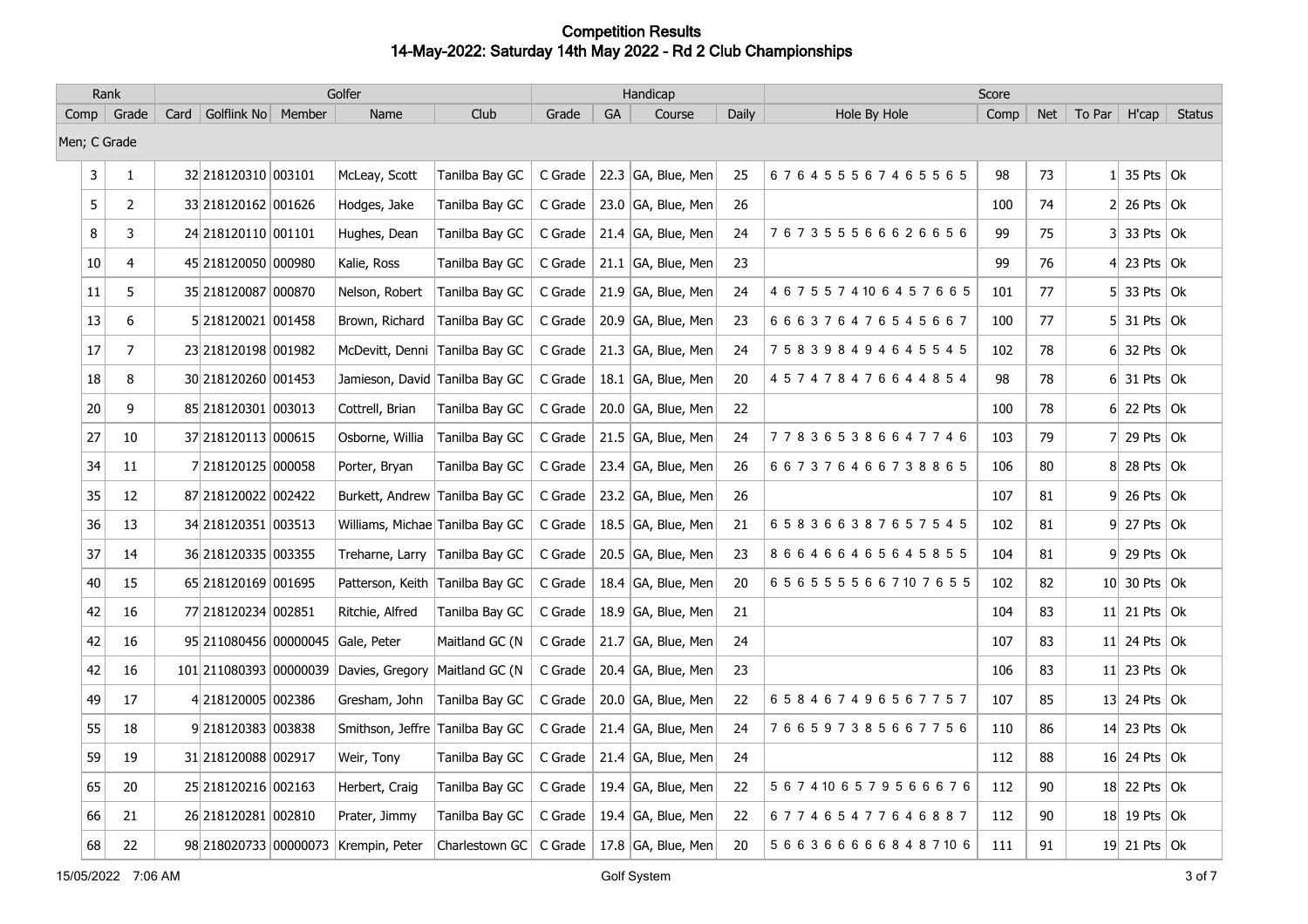|      | Rank   |                     |        | Golfer                        |      |         |           | Handicap                           |       | Score                           |      |     |        |                              |               |  |  |
|------|--------|---------------------|--------|-------------------------------|------|---------|-----------|------------------------------------|-------|---------------------------------|------|-----|--------|------------------------------|---------------|--|--|
| Comp | Grade  | Card Golflink No    | Member | Name                          | Club | Grade   | <b>GA</b> | Course                             | Daily | Hole By Hole                    | Comp | Net | To Par | H'cap                        | <b>Status</b> |  |  |
| 69   | $\sim$ | 10 218120279 002795 |        | Anderson, Warr Tanilba Bay GC |      | C Grade |           | $\vert$ 23.4 GA, Blue, Men $\vert$ | 26    | 5 5 10 3 7 8 6 7 5 6 3 7 10 6 6 | 119  | 93  | $21$ . | $^{\circ}$ 21 Pts $\vert$ Ok |               |  |  |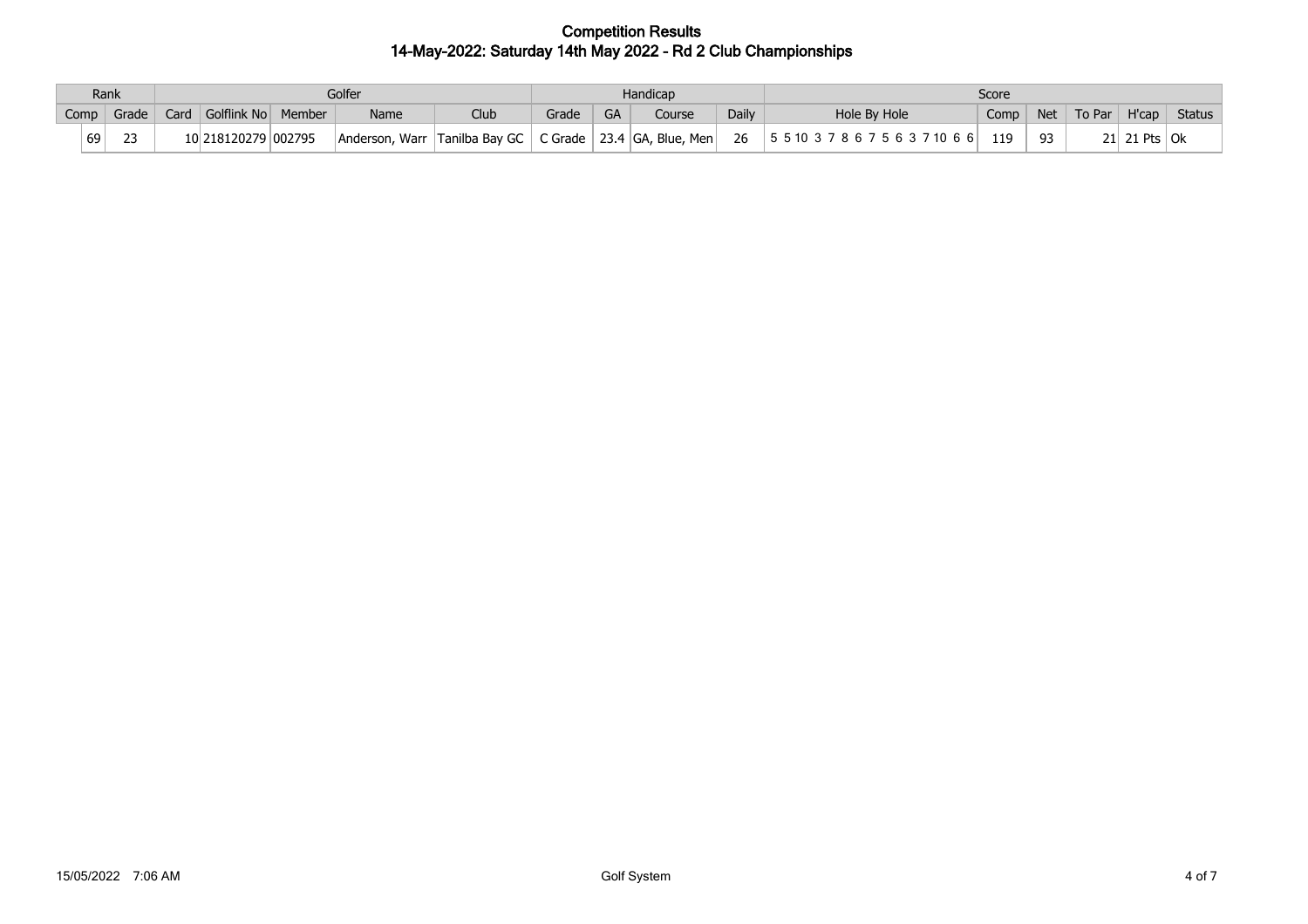|              | Golfer<br>Rank |      |                     |        |                                                      |                | Handicap |      | Score                  |       |                  |      |            |                 |                      |               |
|--------------|----------------|------|---------------------|--------|------------------------------------------------------|----------------|----------|------|------------------------|-------|------------------|------|------------|-----------------|----------------------|---------------|
| Comp         | Grade          | Card | Golflink No         | Member | Name                                                 | Club           | Grade    | GA   | Course                 | Daily | Hole By Hole     | Comp | <b>Net</b> | To Par          | H'cap                | <b>Status</b> |
| Men; D Grade |                |      |                     |        |                                                      |                |          |      |                        |       |                  |      |            |                 |                      |               |
| $\mathbf{1}$ | 1              |      | 13 218120290 002901 |        | Brewster, Matth                                      | Tanilba Bay GC | D Grade  |      | 28.5 $ GA$ , Blue, Men | 32    | 548478489546545  | 102  | 70         |                 | $+2$ 39 Pts Ok       |               |
| 6            | 2              |      | 19 218120060 000609 |        | Bloxham, Antho                                       | Tanilba Bay GC | D Grade  |      | 26.4 $ GA$ , Blue, Men | 29    | 466356586557656  | 103  | 74         |                 | 35 Pts $ $ Ok        |               |
| 21           | 3              |      | 16 218120154 003333 |        | Lilly, Paul                                          | Tanilba Bay GC | D Grade  |      | 26.0 GA, Blue, Men     | 29    | 8664105476656755 | 107  | 78         |                 | 6 33 Pts $\vert$ Ok  |               |
| 28           | 4              |      | 12 218120087 002799 |        | Parkinson, Barry                                     | Tanilba Bay GC | D Grade  |      | 28.6 GA, Blue, Men     | 32    | 767466388748757  | 111  | 79         |                 | 29 Pts $ Ok $        |               |
| 39           | 5              |      | 22 218120010 000108 |        | Sewell, Noel                                         | Tanilba Bay GC | D Grade  |      | 27.7 GA, Blue, Men     | 31    | 8594655811646767 | 113  | 82         |                 | 10 30 Pts $\vert$ Ok |               |
| 41           | 6              |      | 70 218120305 003052 |        | Franey, Ben                                          | Tanilba Bay GC | D Grade  |      | 36.2 GA, Blue, Men     | 36    | 666486687669875  | 118  | 82         |                 | $10$ 26 Pts Ok       |               |
| 47           | 7              |      | 21 218120183 000501 |        | Martin, Edwin                                        | Tanilba Bay GC | D Grade  |      | 25.2 GA, Blue, Men     | 28    | 868486396757766  | 112  | 84         |                 | 12 25 Pts $\vert$ Ok |               |
| 51           | 8              |      | 20 218120078 000787 |        | Smith, Adrian                                        | Tanilba Bay GC | D Grade  |      | 24.1 $ GA$ , Blue, Men | 27    | 668487477535576  | 112  | 85         | 13 <sup>l</sup> | 28 Pts $ Ok $        |               |
| 52           | 9              |      | 17 218120120 003444 |        | Chisholm, Steph                                      | Tanilba Bay GC | D Grade  |      | 26.4 $ GA$ , Blue, Men | 29    | 668477487657667  | 114  | 85         |                 | 13 24 Pts $\vert$ Ok |               |
| 54           | 10             |      | 11 218120301 003011 |        | Neilson, Iain                                        | Tanilba Bay GC | D Grade  |      | 24.6 GA, Blue, Men     | 27    | 767488487656765  | 113  | 86         | 14              | 23 Pts $ Ok $        |               |
| 57           | 11             |      |                     |        | 100 211080395 00000039 Gladman, Warwi Maitland GC (N |                | D Grade  |      | 26.9 $ GA$ , Blue, Men | 30    | 7795766710637765 | 117  | 87         |                 | 15 30 Pts $\vert$ Ok |               |
| 58           | 12             |      | 71 218120132 001326 |        | Griffiths, Steven Tanilba Bay GC                     |                | D Grade  |      | 26.8 GA, Blue, Men     | 30    | 759469476948666  | 117  | 87         |                 | 15 23 Pts $\alpha$   |               |
| 62           | 13             |      | 15 218120005 000052 |        | Harding, Mark                                        | Tanilba Bay GC | D Grade  | 25.1 | GA, Blue, Men          | 28    | 4783885665310786 | 116  | 88         | 16 <sup>l</sup> | 23 Pts $ Ok $        |               |
| 67           | 14             |      | 14 218120046 001627 |        | Hughes, Arthur                                       | Tanilba Bay GC | D Grade  |      | 26.1 $ GA$ , Blue, Men | 29    | 769597579936776  | 120  | 91         |                 | 19 20 Pts $\vert$ Ok |               |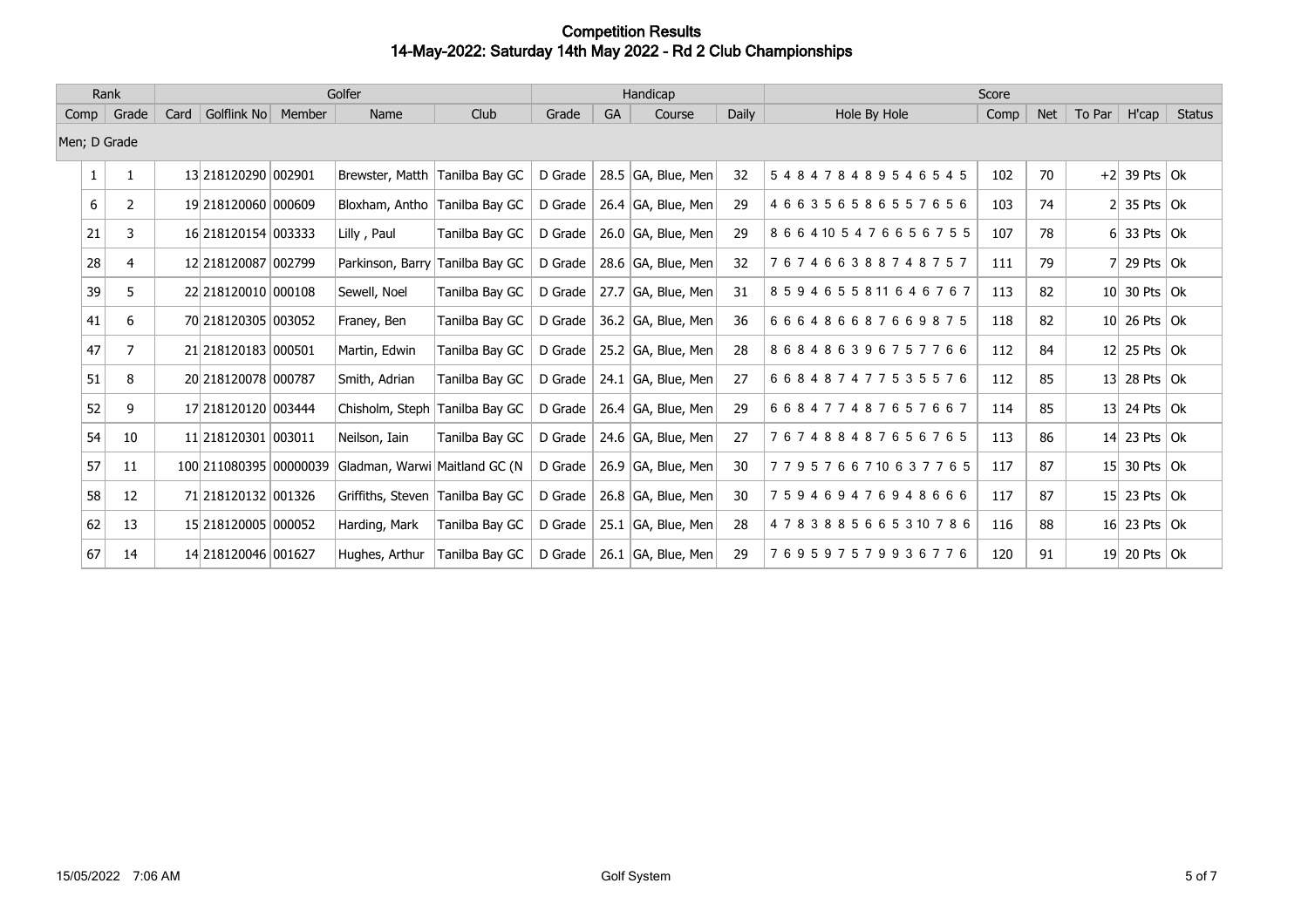|             | Rank            |       |  |                     | Golfer |                                           |                |         | Handicap |                    | Score        |                 |      |            |        |                           |                |  |
|-------------|-----------------|-------|--|---------------------|--------|-------------------------------------------|----------------|---------|----------|--------------------|--------------|-----------------|------|------------|--------|---------------------------|----------------|--|
| $Comp \mid$ |                 | Grade |  | Card Golflink No    | Member | Name                                      | Club           | Grade   | GA       | Course             | Daily        | Hole By Hole    | Comp | <b>Net</b> | To Par |                           | $H'cap$ Status |  |
|             | Women; B Grade  |       |  |                     |        |                                           |                |         |          |                    |              |                 |      |            |        |                           |                |  |
|             | 12 <sup>1</sup> |       |  | 39 218120301 003014 |        | Wallis, Karen                             | Tanilba Bav GC | B Grade |          | 15.2  GA, Red, Wo  | 18           | 656366666655655 | 96   | 78         |        | $5$ 31 Pts Ok             |                |  |
| 16          |                 |       |  | 40 218170400 001995 |        | McDougall, Lynd Pacific Dunes G   B Grade |                |         |          | $19.2$ GA, Red, Wo | $22^{\circ}$ | 665365576556666 | 100  | 78         |        | $5$ 31 Pts Ok             |                |  |
| 64          |                 |       |  | 52 218120354 003542 |        | Oshaliee, Jesusa Tanilba Bay GC           |                | B Grade |          | 19.5   GA, Red, Wo | 22           | 788396587448756 | 112  | 90         |        | 17 22 Pts $\overline{Ok}$ |                |  |